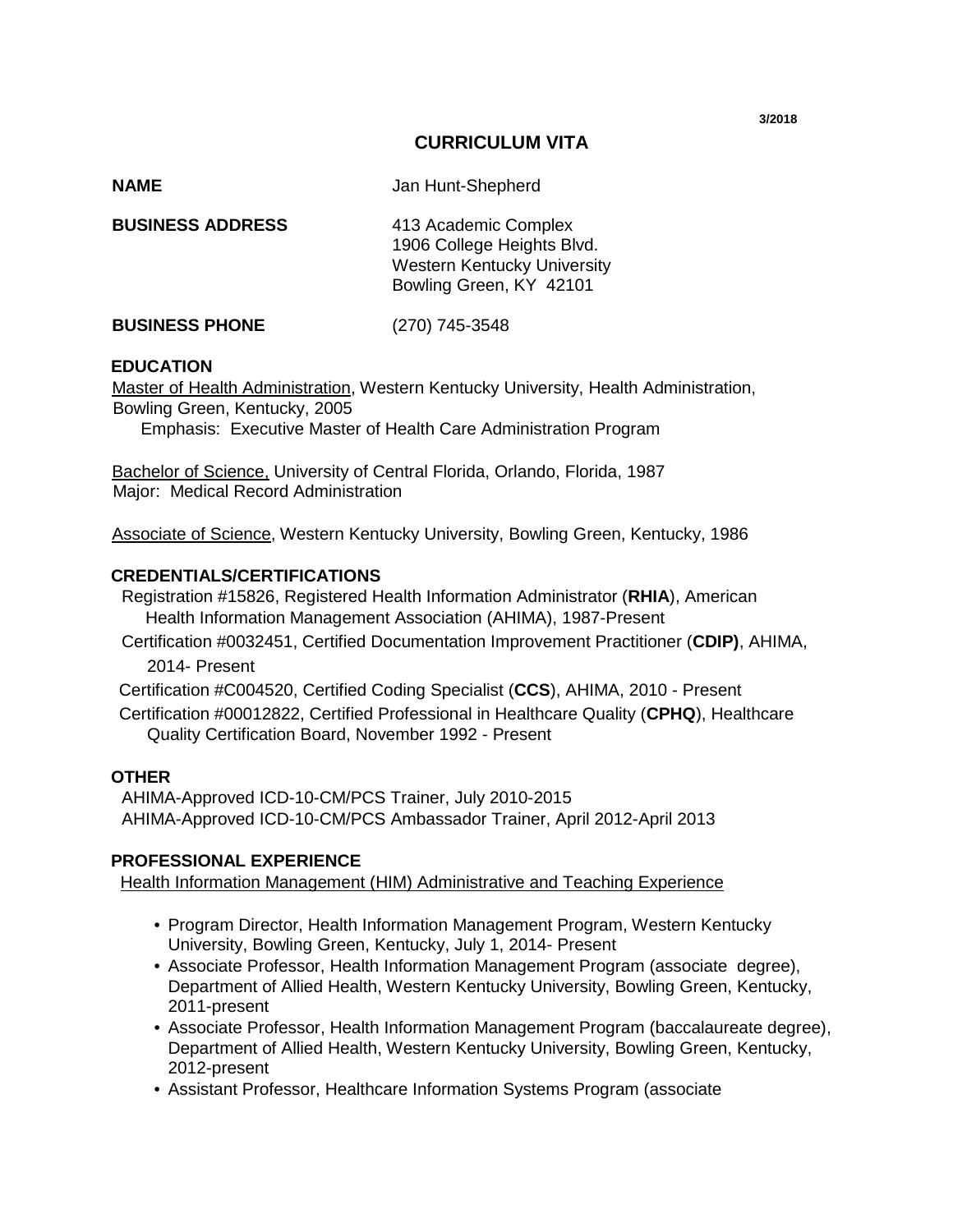degree), Department of Health Sciences, Western Kentucky University, Bowling Green, Kentucky, 2006-2011

• Instructor, Healthcare Information Systems Program (associate degree), Department of Health Sciences, Western Kentucky University, Bowling Green, Kentucky, 1999-2006

## **Teaching Experience and Course Development**

- Medical Terminology
- Leadership and Principles of Management
- Legal Issues in HIM
- Health Data Content and Structure
- Quality Management and Improvement
- ICD-9-CM Coding
- ICD-10-CM Coding
- ICD-10-PCS Coding
- CPT and HCPCS Coding
- Healthcare Payment Systems
- HIM Theory and Applications
- Electronic Health Records
- Coordination of professional practice experience (AS Degree and BS Degree

## **Program Development, Revision, and Accreditation**

- Co-developed the Baccalaureate Degree program in HIM in 2011 with the first students starting in Fall 2012
- Chaired accreditation preparation committee in order to seek and receive accreditation from the Commission on Accreditation of Health Informatics and Information Management Education (CAHIIM). **Program received accreditation in February 2016.**
- Revised Program to meet (CAHIIM) 2014 standards that go into effect Fall 2017.

## **Other Professional Experience**

Administrator, Bluegrass Outpatient Center, Bowling Green, Kentucky, 1997-1999 Director, Medical Records- Medical Center, Bowling Green, Kentucky, 1994-1997 Director, Quality Management, Northeast Tennessee Rehabilitation Hospital, Johnson City, Tennessee, 1993-1994

 Director, Medical Records & Utilization Review, Northeast Tennessee Rehabilitation Hospital, Johnson City, Tennessee, 1992-1993

Director, Medical Records, Quality Management, Utilization Review, & Social Services: Nacogdoches Medical Center, Nacogdoches, Texas, 1991-1992

Director of Quality Management, Program Evaluation, Medical Records, and Utilization Review-

Mediplex Rehab, Bradenton, Florida, 1989-1991

Director, Medical Records and Utilization Review- Mediplex Rehab, Bradenton, Florida, 1987- 1989

## **PROFESSIONAL AFFILIATIONS**

American Health Information Management Association (AHIMA) 1987-present Kentucky Health Information Management Association (KHIMA) 1994-present Tennessee Medical Record Association 1992-1994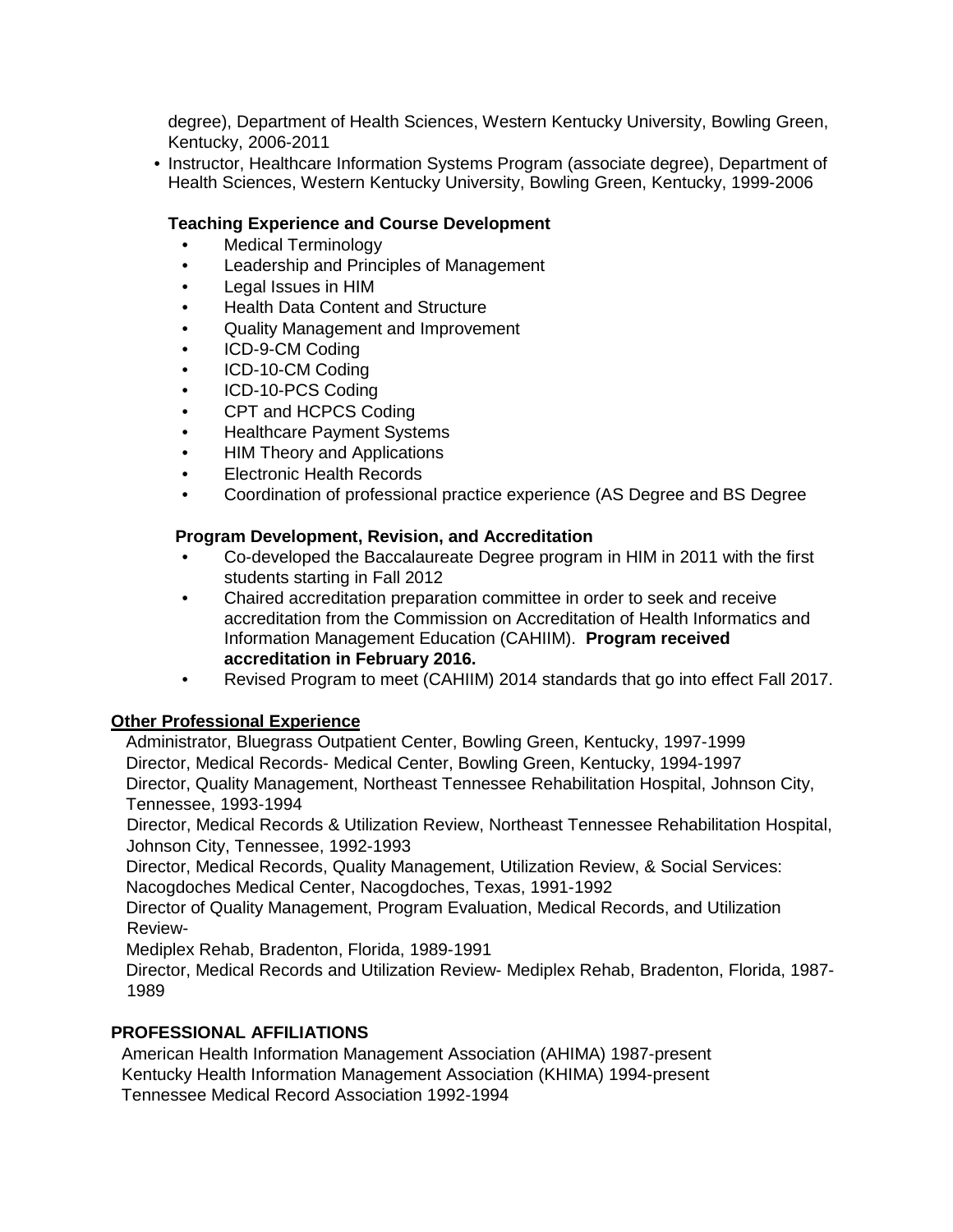Texas Medical Record Association 1991-1992 Florida Medical Record Association 1987-1991 Twin Lakes Regional Health Information Management Association 1994-present

### **LEADERSHIP APPOINTMENTS (non-university)**

### **Kentucky Health Information Management Association Board**

First Director, 1998-99 President, 1997-1998 President-elect**,** 1996-97

### **American Health Information Management Association**

Delegate, AHIMA House of Representatives, 1996, 1997, 2003

#### **National, State, and Regional Committees**

 Member, Student Task Force Committee, KHIMA, 2013-2014 Member, ICD10 Steering Committee, KHIMA, 2011-2012 Regional Liaison, Personal Health Record, KHIMA, 2008-2009 Member Assembly on Education Associate Degree Task Force, AHIMA, 2008 Member, Public Relations Committee, KHIMA, 2003-2005 Member, Nominating Committee, KHIMA, 2002-2003 Member, Credentials Committee, KHIMA, 2001-2002 Chairman, Nominating Committee, TLHIMA, 2008-2009

### **Other**

 Member Kentucky State Board, Brain Injury Association of Kentucky, 1999-2000 Vice-Chairman, South Central Brain Injury Association (SCBIA) of Kentucky, 1999-2000 Chairman, SCBIA Helmet Safety Campaign, presented safety awareness program to approximately ten local elementary schools and chaired the elementary school poster contest on bicycle and helmet safety, 1998-1999

### **AWARDS AND RECOGNITIONS**

Recognition by students through MAP-Works survey as being important to their success at WKU, Fall 2014 Bowling Green Community College Teaching Award, WKU, April 2009 Nomination, 2009 National Educator Triumph Award, American Health Information Management Association "True Change Agent", Nacogdoches Memorial Hospital, 1992 Manager of the Year, Mediplex Rehab, Bradenton, Florida, 1988 Top Ten Employees Award (voted by employees), Mediplex Rehab, 1988

### **UNIVERSITY SERVICE Western Kentucky University**

University Committee Assignments

Member, Faculty Senate Committee, August 2010- May 2012 Alternate, University Curriculum Committee, August 2011- May 2012 Member, Senate Executive Committee, August 2010- June 2011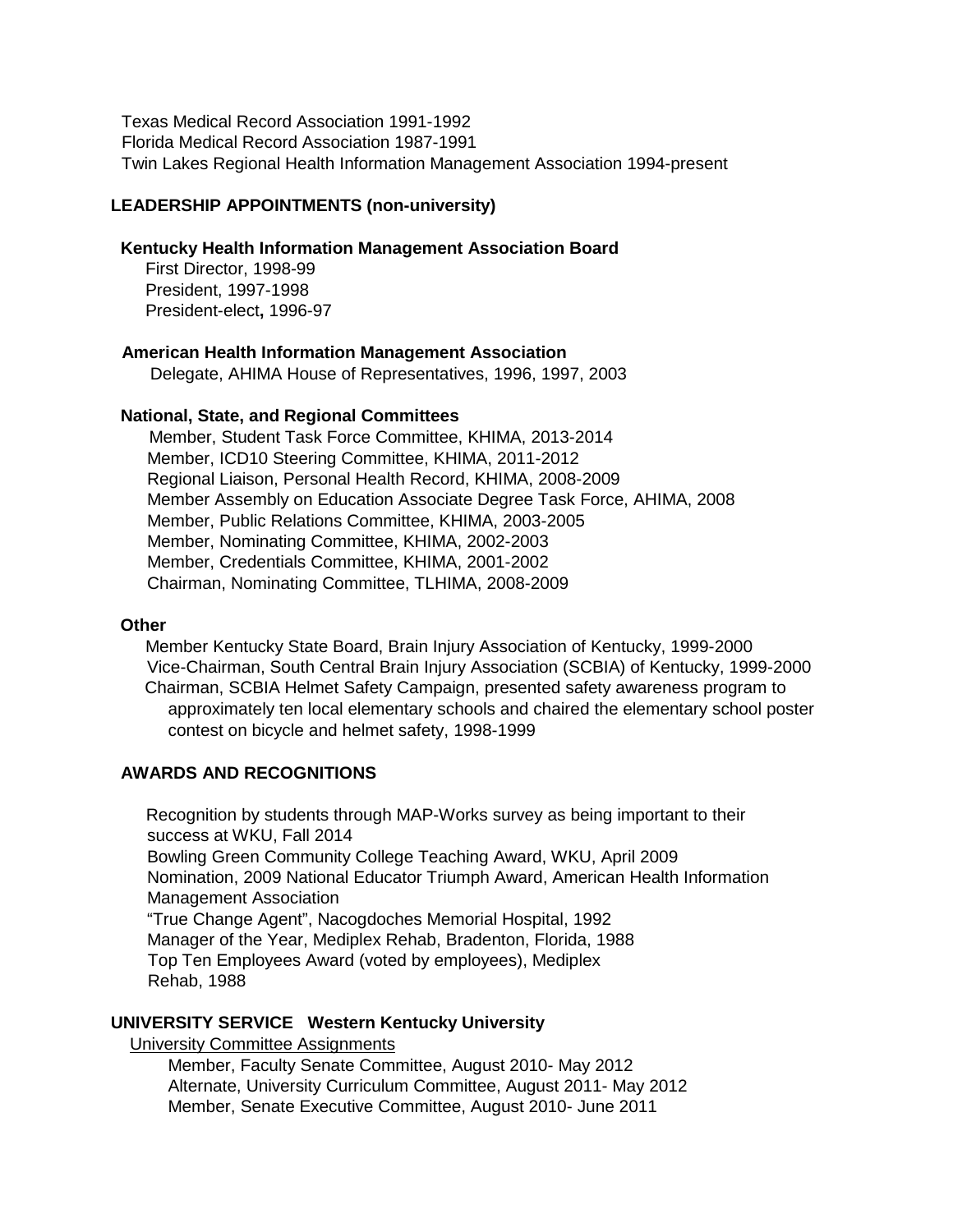Member, 120 Hour Bachelor Degree Committee, Spring 2008 Member, University Curriculum Committee, August 2005- May 2007 Member, University Curriculum Academic Policy Subcommittee, August 2005- May 2007 Member, University Student Probation Committee, Fall 2003- Fall 2006 Member, Health Care Administration Program Advisory Board, 2001-2004

### College of Health and Human Service Committee Assignments

 Member, Faculty Sabbatical and Awards Committee, Fall 2015- present Member, Emerging Professions Committee, Fall 2014-present Member, Advising Committee, Fall 2015- June 2016 Member, Internal Advisory Committee, Fall 2013- Spring 2014

### Bowling Green Community College Committee Assignments

 Member, Planning Committee, Spring 2008-2009 Chairman, High Quality, Diverse, Engaged Student Subcommittee, Spring 2008-present Chairman, Faculty Awards Committee, Spring 2005-2008 and 2010 Member, Professional Development Committee, 2001-present Member, Student Travel Funds Committee, Fall 2006-present Member, Curriculum Committee, Fall 2005-Spring 2007 Co-host, Global Warming Forum, Fall 2007 Member, Probation Committee, 2001-2002 Member, Faculty Awards Committee, Spring 2002

Public Health Department Committee Assignments

Department Promotion and Tenure Document Committee, Spring 2017- Present

Allied Health Department Committee Assignments

Chair, Department Promotion and Tenure Document Committee, Spring 2016 Chair, Department Tenure Committee one faculty member, 2015 Member, Department Continuance Committee, 2011- 2016 Member, Department Tenure Committee, 2012- 2016 Member, Department Promotion Committee, 2012- 2016

Health Sciences Department Committee Assignments

Member, Continuance Committee, 2007-2010 Chair, Continuance, Tenure, and Promotion Committee, 2010 Member, Strategic planning Meeting, 2005-2010

### Health Information Management (HIM) Program Assignments

 Chair, Health Information Management Admissions Committee, Fall 2014 - present Chair, Health Information Management Program Curriculum Committee, Fall 2014 present

Chair, Program Advisory Board, Fall 2014 - present

Member, Program Faculty Search Committee, Spring 2013

Member, Health Information Management Admissions Committee, 1999- spring 2014 Member, Health Information Management Program Curriculum Committee, 1999- spring 2014

Member, Program Advisory Board, 1998- present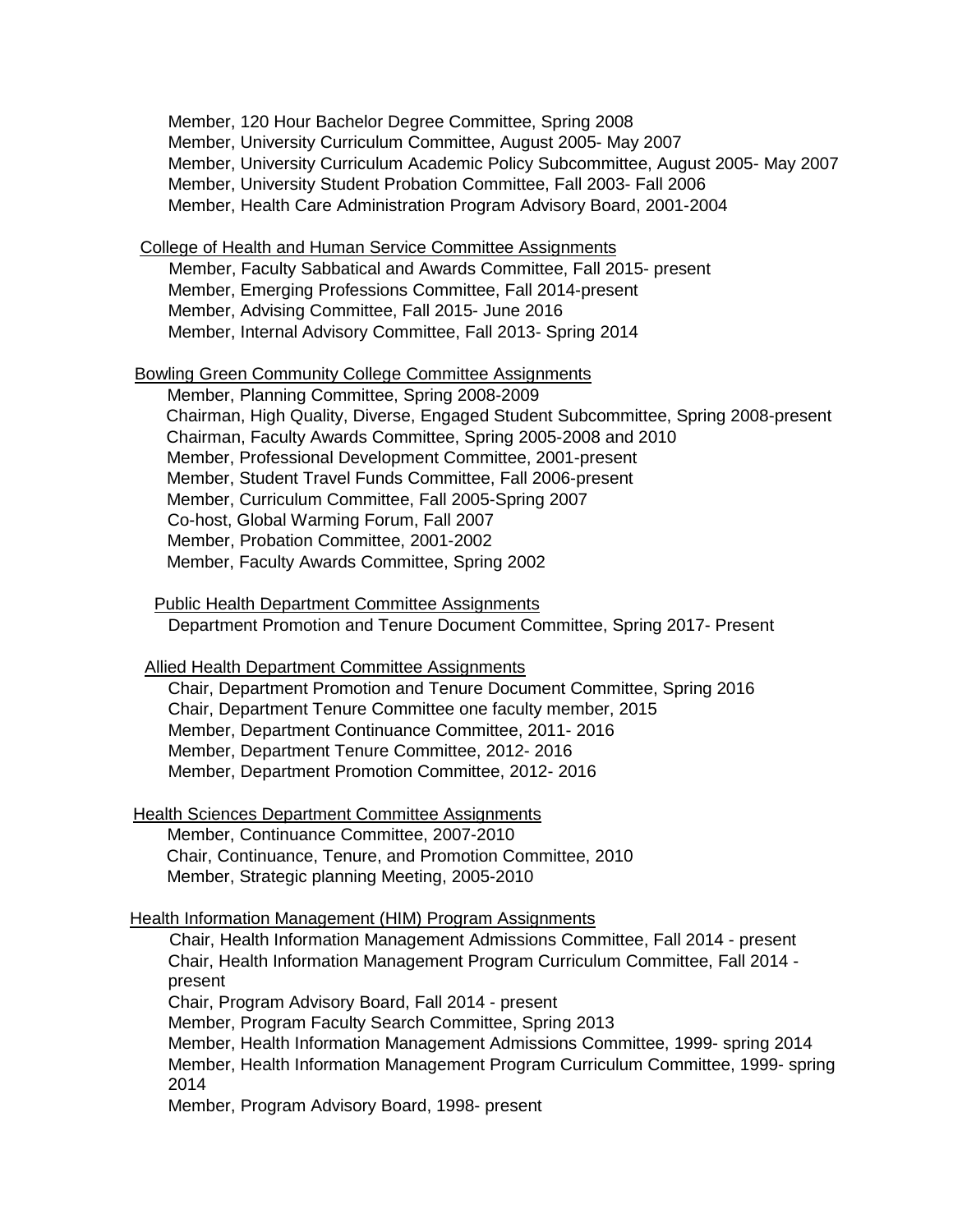Member, Program Faculty Search Committee, Spring 2013 Member, Program Office Associate Search Committee, Spring 2012 Member, Healthcare Information Management Re-accreditation Committee, 2001-02 Member HIM Faculty Search Committee, 2007-2010 Member, HCIS Alumni Reunion, 2007 HIM Program Advisory Board, Organizer, 1999- 2001

# **OTHER SERVICES (Discipline Related)**

 Health & Wellness Expo 2011, Bowling Green, KY, January 8, 2011 Health & Wellness Expo 2010, Bowling Green, KY, January 9, 2010 Hosted TLHIMA Conference, Bowling Green, KY, May 2009 Franklin Simpson Health Fair 2009, Franklin, KY, March 7, 2009 Promotion of Personal Health Record Recognition and promotion of National Health Information & Technology Week through student activities, November 7-13, 2010 Recognition and promotion of National Health Information Privacy & Security Week through student activities, April 11-17, 2010 Co-hosted KHIMA Annual Meeting, Bowling Green, KY, Fall 2002 Panel Member, Kentucky HIM Student Recruitment, River Valley Association Meeting, 2001

Hosted KHIMA Annual Meeting, Lexington, KY, 1998

Co-Hosted, Kentucky Healthcare Strategy Forum, April 1998

### **Other**

Co-author CAHIIM accreditation self-study for B.S. Program

Complete Annual Program Assessment Report (APAR) required to maintain program accreditation through the Commission on Accreditation of Health Informatics and Health Information Management Education (CAHIIM), 2014- present

Participate in compilation of Annual Program Assessment Report (APAR) required to maintain program accreditation through the Commission on Accreditation of Health Informatics and Health Information Management Education (CAHIIM), 2004- 2013 Developed and revise the program Quality Enhancement Plan, 2007- 2013

Lead reorganization of Twin Lakes Regional Health Information Management Association, Bowling Green, KY, 2008-2009

Coordinated the Area Health Education Systems (AHES) Grant for HIM Program, 1999- 2008

Participated in compilation of data for Southern Association of Colleges and Schools Accreditation Review for WKU, 2004-2005

## **TEXTBOOK REVIEW**

Delmar/Cengage Publishing, Review of fourth edition of "Comprehensive Medical Terminology", Integumentary System Chapter, Jones, Betty Davis, April 2010

## **CONSULTING ACTIVITIES**

Blanchfield Army Community Hospital, HIM Department, Ft. Campbell, KY 2000-2014 Magna Chiropractor Services, Bowling Green, KY, 2011 Commonwealth Health Corporation Free Clinic, Bowling Green, KY, 2001-2005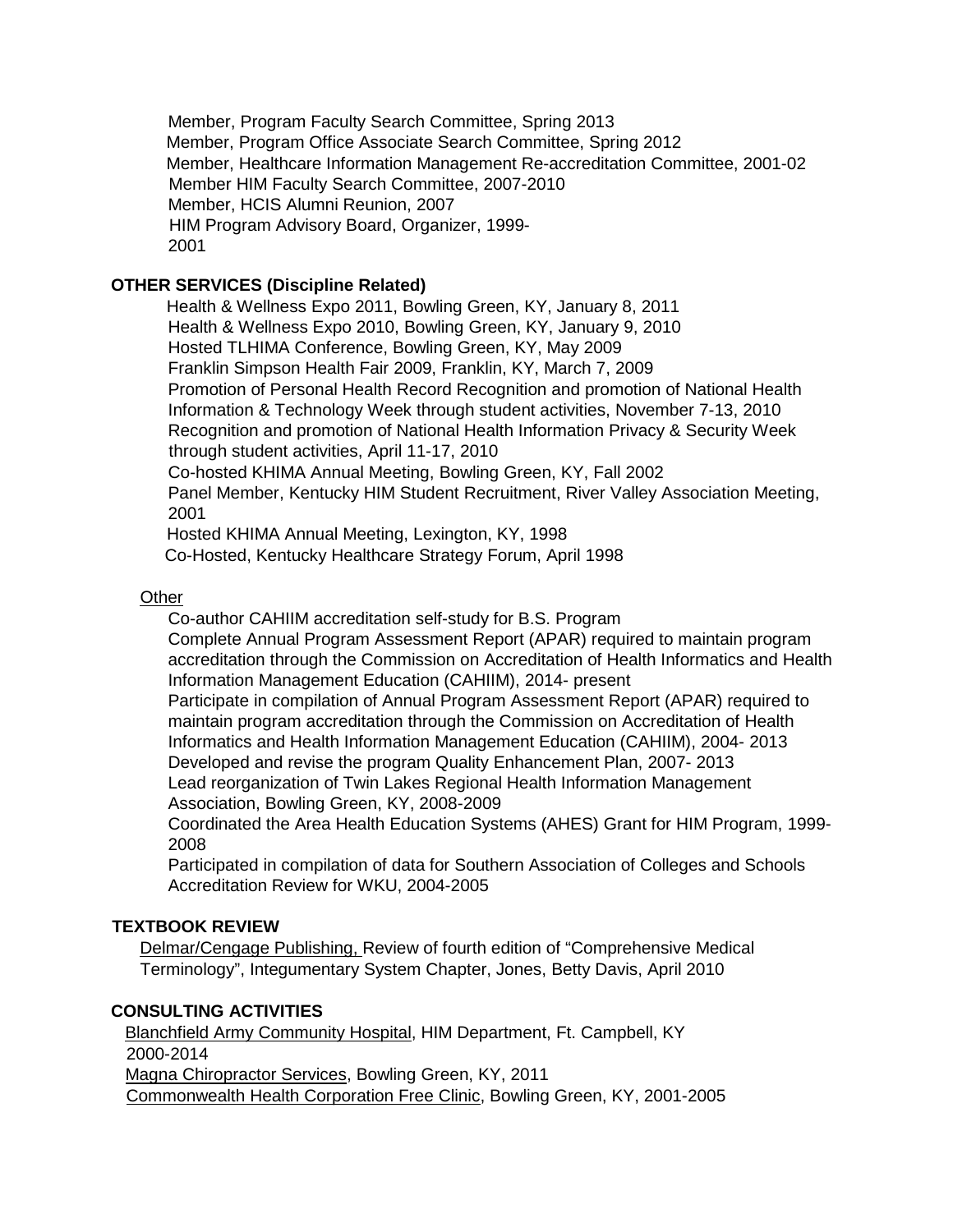Mobile Rural Health Clinic, Western Kentucky University, Bowling Green, KY, 2001-2003 Northeast Regional Medical Center, Concord, North Carolina, 2000

# **WORKSHOP DEVELOPMENT AND PRESENTATION ACTIVITIES**

Ohio County Hospital and Outpatient Clinics, ICD-10-CM/PCS 8 hour Workshop development and presentation, Hartford, KY, August 2015 Twin Lakes Regional Health Information Management Association, ICD-10 Coding 8 hour Workshop development and presentation, Bowling Green, KY, May 4, 2012 Western Kentucky University, CPT Coding 8 hour workshop development and presentation for physician offices, June 2001

# **OTHER PRESENTATIONS**

- ICD-10 Coding and Clinical Documentation, Guest Speaker, Post-Graduate Degree Dietetics Program, November 3, 2017
- ICD-10 Coding and Clinical Documentation, Guest Speaker, Post-Graduate Degree Dietetics Program, March 10, 2017
- ICD-10 Coding and Clinical Documentation, Guest Speaker, Post-Graduate Degree Dietetics Program, December 4, 2015
- CPT Guest Lecturer, Coding for Medicine and Anesthesia, HIM 251, CPT Course, April 2015
- ICD-10 Coding and Clinical Documentation, Guest Speaker, Post-Graduate Degree Dietetics Program, October 31, 2014
- ICD-10-CM, Guest Lecturer, HIM 250 course, Pregnancy, Childbirth, and the Puerperium, September 23, 2014
- ICD-10 Coding and Clinical Documentation, Guest Speaker, Post-Graduate Degree Dietetics Program, January 31, 2014
- Peer-reviewed poster presentation
	- Sansom, K. C. (Presenter & Author), Hunt-Shepherd, J. R. (Presenter & Author), Kentucky
	- Innovations Conference, Lexington, KY, "Health Information Management in a Virtual World", May 17, 2013
- ICD-10 Coding, Guest Speaker, Graduate Degree Nurse Practitioner Program, NUR 505, January 31, 2013
- ICD-10 Coding, Guest Speaker, Graduate Degree Nurse Practitioner Program, NUR 505, March 1, 2012
- ICD-10 Coding, Guest Speaker, Graduate Degree Nurse Practitioner Program, NUR 505, September 29, 2011
- ICD-10 Coding Presenter, Annual Meeting, Twin Lakes Regional Health Information Management Association, Bowling Green, KY, May 2011
- HIPAA Educational Seminar, Tompkinsville Public Health Department, October 2002
- "Attestation statement-Impact of the New Law", Kentucky Health Information Management Association, May 1996
- "Communicating with AHIMA via the Internet", Twin Lakes Regional Health Information Management Association, June, 1998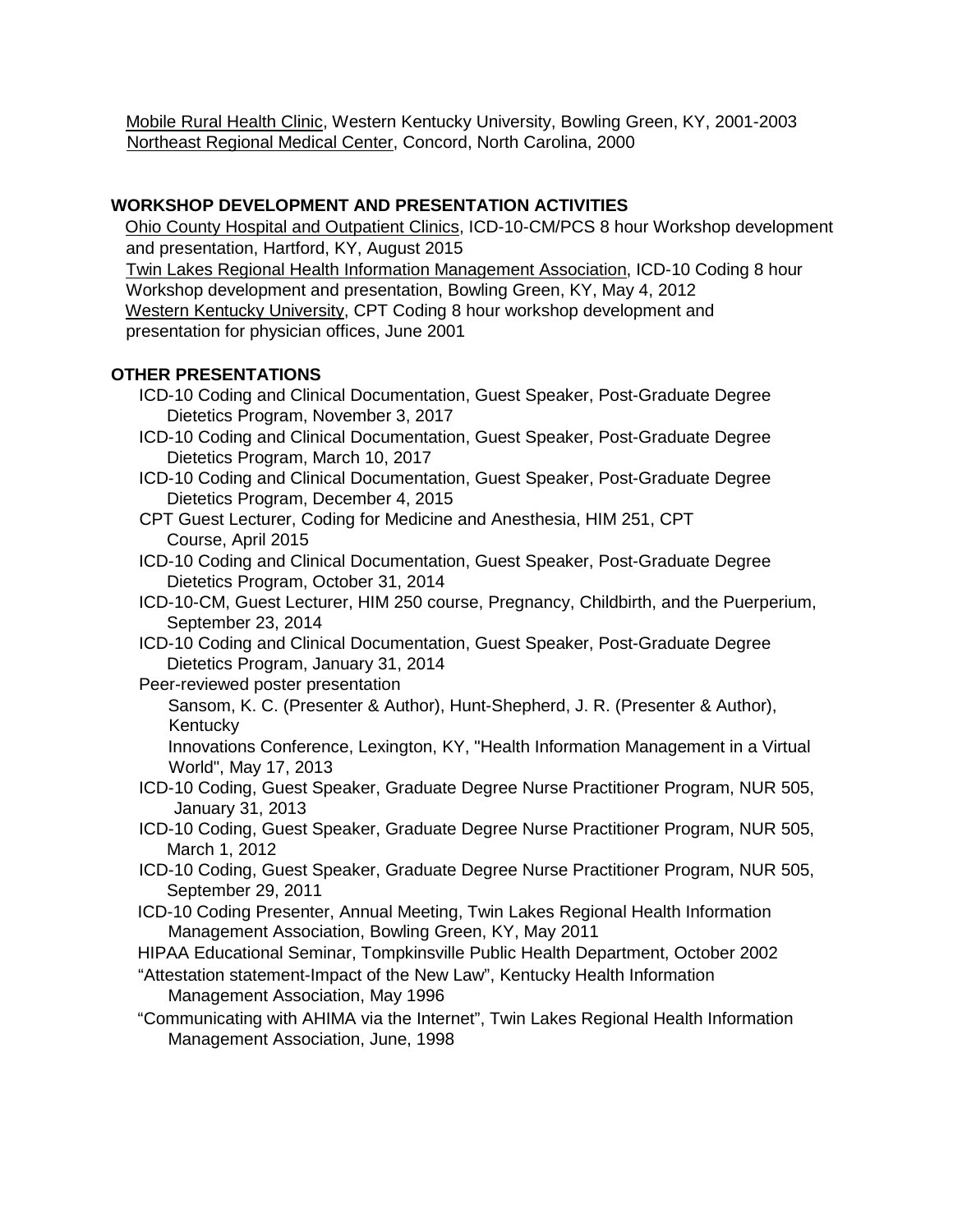## **OTHER SERVICES (Non-Discipline Related)**

Volunteer, New Beginnings Therapeutic Riding, New Beginnings is a non-profit organization serving individuals with disabilities, January 2016- present Volunteer, Bowling Green- Warren County Humane Society, 2010- present Volunteer, WKU Habitat for Humanity, 2010 Volunteer, Re-pet, 2010 Sunday School teacher, 2004-2008 Girl Scout Leader, 2004-2008 Summer Resident Church Camp Counselor, 2005-2008 Member, Bowling Green Chamber of Commerce Quality of Life Committee, 1999 Member Bowling Green Chamber of Commerce Communications Committee, 1999 Member Bowling Green Chamber of Commerce Health and Human Services Committee, 1998 Facilitator Lupus Support Group, 1998-1999 Volunteer CHC Free Clinic, Bowling Green, Kentucky, 1995-1996 Certified Tutor Adult Literacy Program, Johnson City, Tennessee, 1992-1994

## **CONFERENCES ATTENDED (Last 5 Years)**

HIMSS Annual Convention and Exhibit, Las Vegas, NV, March 5-9, 2017 AHIMA Annual Convention and Exhibit, Baltimore, MD, October 16-19, 2016 AHIMA Assembly on Education, American Health Information Management Association, Austin, TX, July 2015

Faculty Development Institute, American Health Information Management Association, Austin, TX, Track II Maximizing Data Using Excel Workshop, July 2015

Health Information Management Systems Society (HIMSS) Annual Convention, Chicago, IL, April 2015.

AHIMA Annual Convention & Exhibit, San Diego, CA, Sept. - Oct 2014

"Clinical Documentation Improvement (CDI) Workshop", American Health Information Management Association (AHIMA), New Orleans, LA, March 2014.

KY REC and KHIE: "Meaningful Use Survival Seminar", KY REC and KHIE. April 19, 2013.

Health Information Management and Systems Society (HIMSS) Annual Convention, New Orleans, LA, March 2013.

- Assembly on Education (AOE), American Health Information Management Association, Orlando, Fl. July 2012.
- Health Information Management Systems Society (HIMSS) Annual Convention, Las Vegas, NV. July 2012.

Health Informatics Management Systems Society (HIMSS) Annual Convention, Orlando, FL, March 2011.

## **Other Professional Development**

"ICD-10-PCS: Approaches in medical and Surgical Section", webinar, AHIMA, (December 05, 2017)

"Achieving Data Integrity through Positive Patient Identification", webinar Health Systems CIO, (November 15, 2017)

"Data Dive: healthcare Terminologies & Vocabularies: LOINC and RXNorm", webinar, AHIMA, (November 15, 2017)

"One Patient, One Record: Profiles for Patient Matching Strategies", webinar, Health Systems CIO, (November 14, 2017)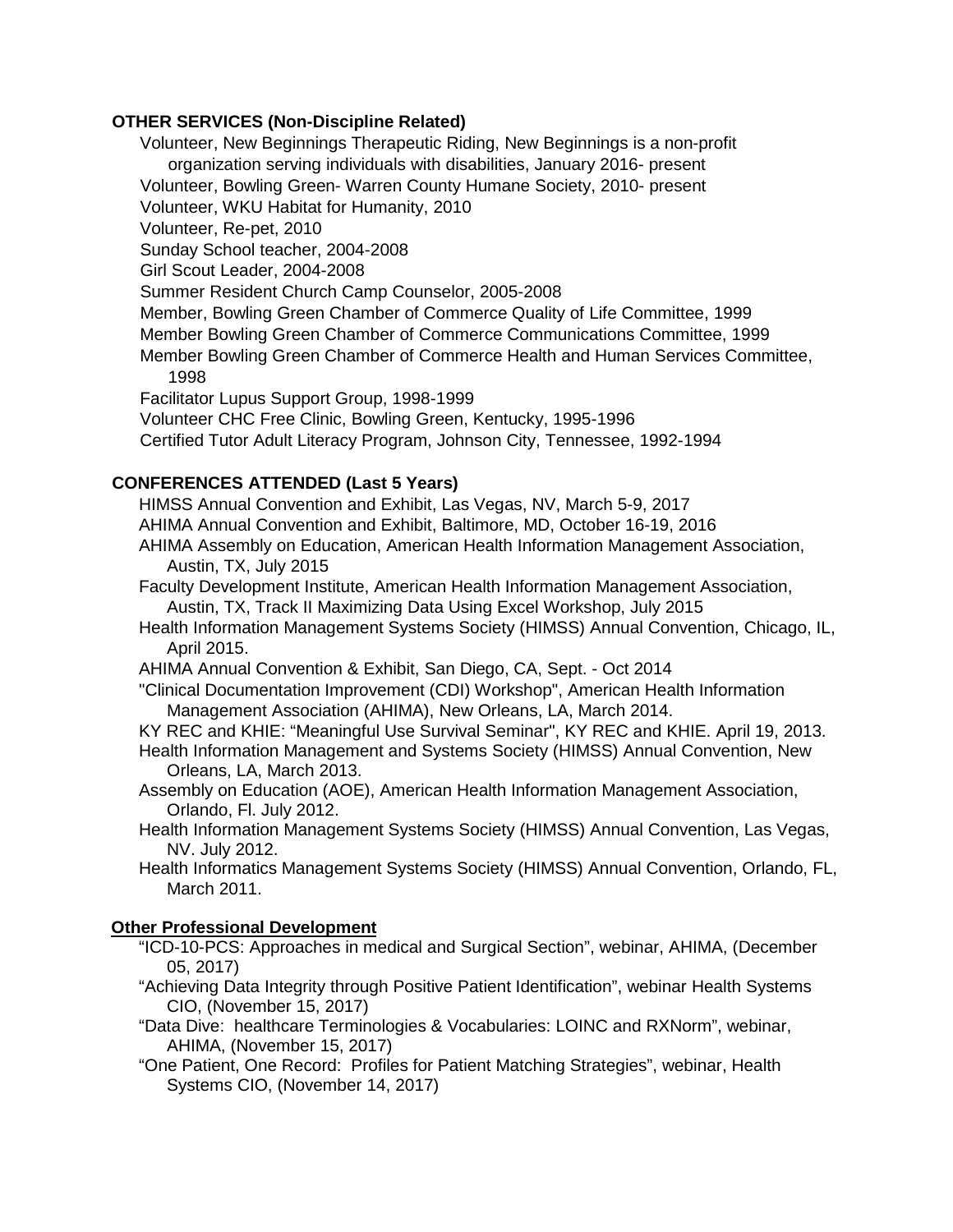- "Vanquishing the Data Management Dragon", webinar, Health Systems CIO, (October 24, 2017)
- "Business Continuity Strategies to Help You Minimize Downtime", webinar, Health Systems CIO, (October 17, 2017)
- "How HIEs Are Making the "Patient Information Anywhere" Dream a Reality Today", Health Systems CIO, (October 3, 2017)
- "PS 104: Teamwork and Communication in a Culture of Safety", online course, Institute for Healthcare Improvement, (October 2, 2017)
- "Introduction to Patient Safety", online course, Institute for Healthcare Improvement, (October 2, 2017)
- "Introduction to Health Care Improvement, online course, Institute for Healthcare Improvement, (September 28, 2017)
- "Quality Payment Program in Small Group Practices: Picking QM and Improvement Activities for MIPS Reporting", webinar, IMPAQ International, (September 12, 2017)
- "Regulatory Reporting 2018: There's No Turning Back", webinar, NAHQ, (September 7, 2017)
- "CAHIIM Case Studies on Curriculum Competencies and Accreditation Review", webinar, AHIMA (January 25, 2017)
- "Clinical Documentation Improvement- It Takes a Village" webinar, Janie Batres, (November 11, 2016)
- "Quality Payment" Kentucky Health Information Exchange (KHIE) Webinar (November 4, 2016)
- "The Impact of Value-Based Payment on Health IT" Webinar, Cabinet for Health and Family Services (April 6, 2016)
- "Get your HIPAA House in Order", Litmos Healthcare (March 24, 2016)
- "The Role of Analytics in Cyber-Security" Webinar, Health Data Management (March 22, 2016)
- "Is Big Data a Big Deal or Not" Webinar, Health Catalyst (February 25, 2016) Polling Webinar (September 2015)
- "2015 CCS Self-Review", AHIMA, 12/08/2015
- AHIMA Apprenticeship Webinar Playback (March 24, 2015)
- Rubrics Development Training- WKU Webinar (January 15, 2015)
- Adobe Connect Demo (November 14, 2014)
- AHIMA Overview of Credentialing & Certification Webinar (October 28, 2014)
- VLab Webinar, AHIMA, (September 17, 2014)
- Self-Study Program, "ICD-10 Train the Trainer Annual Maintenance", American Health Information Management Association (AHIMA). (May 7, 2014).
- "Educating the Masses on Documentation Compliance Initiatives: One Organization's Best Practices", Webinar, Health Information Management and Systems Society/American Health Information Management Association, 1 credit hours. (August 28, 2013).
- "Managing the Less than Enthusiastic Documenter: Proven Strategies Resulting in Effectiveness", Webinar, Health Information Management and Systems Society/American Health Information Management Association, 1 credit hours. (August 28, 2013).
- "The Clinical Documentation Improvement Program: Critical Success Factors for a Winning Strategy", Webinar, Health Information Management and Systems Society/American Health Information Management Association, 1 credit hours. (August 28, 2013).
- "2013 ICD-10 Train the Trainer Certificate of Completion", self-assessment, American Health Information Management Association. (May 2013).
- "2012 ICD-10 Train the Trainer Certificate of Completion", self-assessment, American Health Information Management Association. (May 2012).